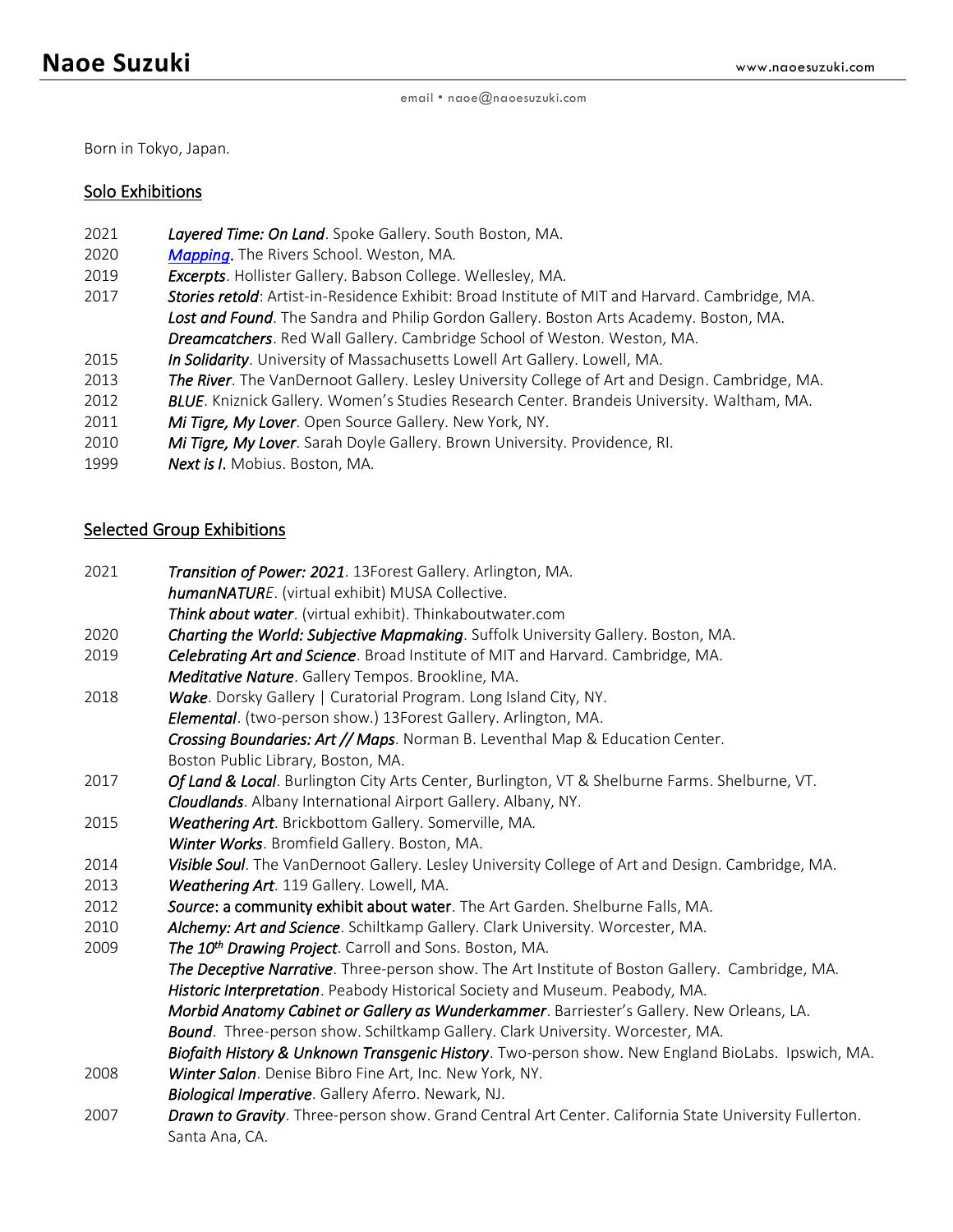# **Naoe Suzuki** www.naoesuzuki.com

Suzuki: Page 2

|                                    | Uncommon Denominator. Trustman Art Gallery. Simmons College. Boston, MA.<br>Subjective Reality. Three-person show. Judy Ann Goldman Fine Art. Boston, MA. |
|------------------------------------|-----------------------------------------------------------------------------------------------------------------------------------------------------------|
|                                    | Brickbottom Celebrates MacDowell. Brickbottom Gallery. Somerville, MA.                                                                                    |
|                                    | ON LINE: Drawing/Printmaking/Artist Books by Award Winning Artists. ArtSpace Gallery. Maynard, MA.                                                        |
| 2006                               | Fractured Fairytales: 16 <sup>th</sup> Annual Exhibition. Asian American Arts Centre. New York, NY.                                                       |
|                                    | DeCordova Annual Exhibition. deCordova Sculpture Park and Museum. Lincoln, MA.                                                                            |
|                                    | Debujo/Drawing. Studio Soto. Boston, MA.                                                                                                                  |
| 2004                               | Somatech. Three-person show. Studio Soto. Boston, MA.                                                                                                     |
|                                    | Salon Style. TechSpace. Curated by Camilo Alvarez. Boston, MA.                                                                                            |
|                                    | Reversing Vandalism. Jewett Gallery. San Francisco Public Library. San Francisco, CA.                                                                     |
|                                    | The 18th Drawing Show. Mills Gallery at the Boston Center for the Arts. Boston, MA.                                                                       |
|                                    | Artists in the Studio: 30 Years at the Millay Colony for the Arts. Albany International Airport Gallery.                                                  |
|                                    | Albany, NY.                                                                                                                                               |
| 2003                               | Mobius 25. Mobius. Boston, MA.                                                                                                                            |
|                                    | The Book Reconsidered. Mobius. Boston, MA.                                                                                                                |
| 2001                               | Massachusetts Cultural Council Sculpture Fellowships. Boston Sculptors Chapel Gallery. West Newton, MA.                                                   |
| 1999                               | My History not my self. Two-person show. Sol Koffler Gallery. Rhode Island School of Design. Providence, RI.                                              |
|                                    | Perpetual Self Discipline. Media Room Project. ARC Gallery. Chicago, IL.                                                                                  |
| 1998                               | Ca+CO <sub>2</sub> . Two-person show. AREA Space. Toronto, Canada.                                                                                        |
|                                    | Women in Art, '98. Brickbottom Gallery. Somerville, MA.                                                                                                   |
|                                    | Elusive passage. Collaborative Installation. Wallace Anderson Gallery. Bridgewater State University.                                                      |
|                                    | Bridgewater, MA.                                                                                                                                          |
| 1997                               | MFA Thesis Show. Huntington Gallery. Massachusetts College of Art & Design. Boston, MA.                                                                   |
|                                    | Res Extensions. Video Space at Mobius. Boston, MA.                                                                                                        |
|                                    | Bandis-Mages Festival. 5th International Forum of Audiovisual and Multimedia Art. Bourges, France.                                                        |
| 1996                               | Thethuthenang. Performance Art and Movement Showcase. Institute of Contemporary Art Theater.                                                              |
|                                    | Boston, MA.                                                                                                                                               |
|                                    | New England/New Talent. Hera Gallery. Wakefield, RI.                                                                                                      |
|                                    | She Who Laughs Lives. Rothschild Gallery. The Bunting Institute of Radcliff College. Cambridge, MA.                                                       |
|                                    |                                                                                                                                                           |
|                                    |                                                                                                                                                           |
| <b>Awards &amp; Honors</b>         |                                                                                                                                                           |
|                                    | Award. Medicine Men and Women, Artists/Activists award. Medicine Wheel Productions. 2020.                                                                 |
|                                    | Grant. The Pollock-Krasner Foundation, Inc. 2015.                                                                                                         |
| Grant Artists' Callowship Inc 2014 |                                                                                                                                                           |

Grant. Artists' Fellowship, Inc. 2014.

A.R.T. (Artists' Resource Trust) Fund. Berkshire Taconic Community Foundation. 2013 & 2004.

Grant. Puffin Foundation. 2013

Robert W. Simpson Foundation Fellow. Millay Colony for the Arts. Austeritz, NY. 2008.

Artist Grant in Drawing/Printmaking/Artist Book. Massachusetts Cultural Council. 2006.

Blanche E. Colman Award. Mellon Trust of New England N.A. 2004.

Artist Grant in Sculpture/Installation. Massachusetts Cultural Council. 2001.

The Doris Tebbetts Memorial Award in Art. Bridgewater State University. Bridgewater, MA. 1992.

# Residency Fellowships

Tokyo Wonder Site Residency. Research Fellow. Tokyo, Japan. January, 2017. Broad Institute of MIT and Harvard. Artist-in-Residence. Cambridge, MA. 2016-2017.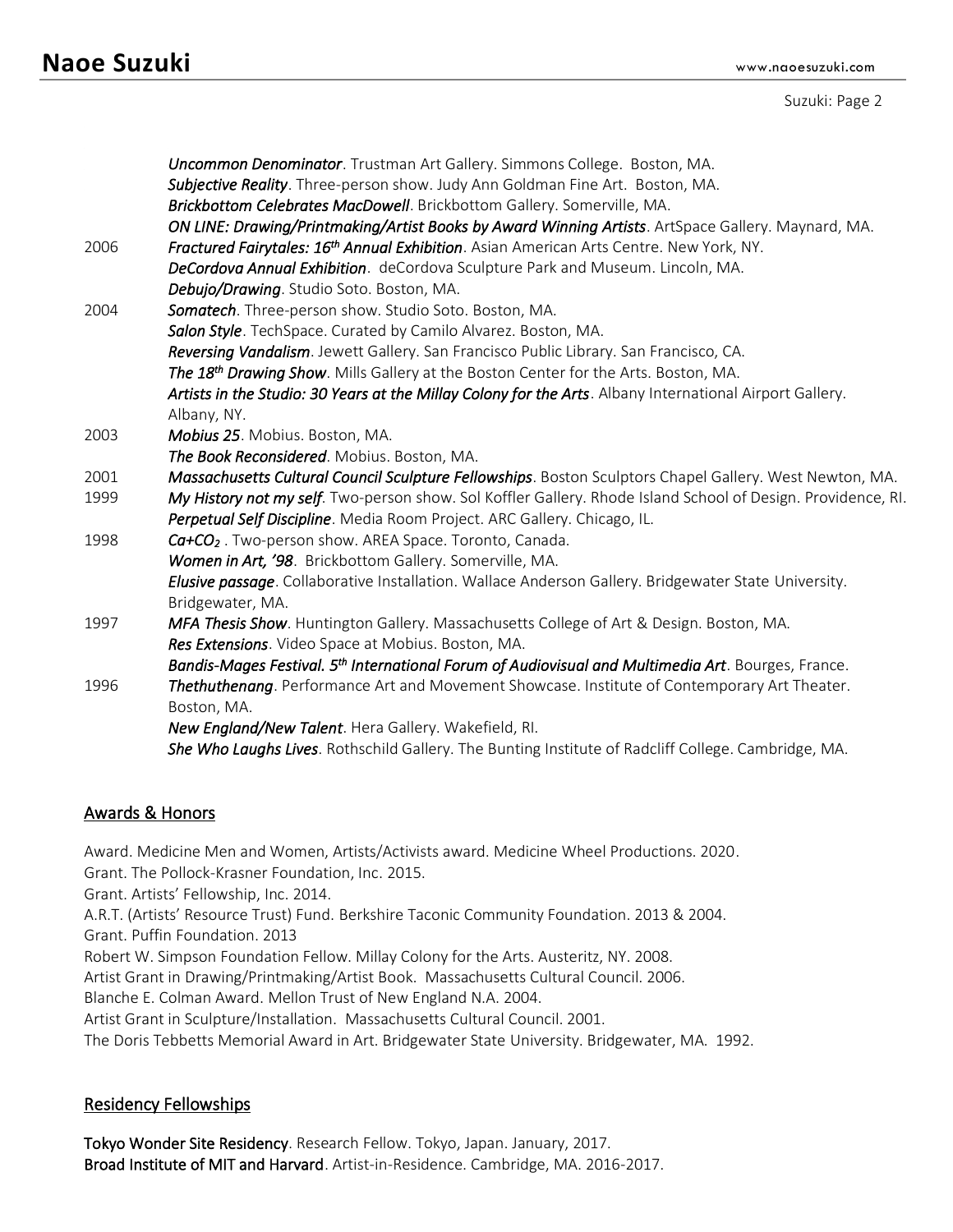```
Suzuki: Page 3
```
Boston Arts Academy. Artist-in-Residence. Boston, MA. September – October, 2017. Studios at MASS MoCA. North Adams, MA. 2022, 2016. Blue Mountain Center. Blue Mountain Lake, New York. 2015, 2013, 2011, 2008, 2005. Women's Studies Research Center. Artist-in-Residence. Brandeis University. Waltham, MA. 2013. Millay Colony for the Arts. Austerlitz, New York. 2008 & 2002. Jentel. Banner, Wyoming. 2006. Centrum. Port Townsend, Washington. 1999. MacDowell. Peterborough, New Hampshire. 1998-99. Vermont Studio Center. Artist's Grant. Johnson, Vermont. 1998.

#### Publications

#### *WordPower: Language as Medium*.

Published by Library X. (published date: April 9, 2019) Compiled and edited by Sarah Peace, Foreword: Manick Govinda and Viviana Troya, Postface: John Reardon Dimensions: 22cm x 22cm x 10cm, Length: 368 pages BOOK I ISBN: 9780993175152, BOOK II ISBN: 9780993175183

*Be Water, My Friend*. (catalogue). 36 pages. Self-published. 2015. ISBN: 9780692571637

*Mi Tigre, My Lover*. (catalogue). Open Source Gallery. New York, NY. 2011.

*New American Paintings, Vol. 86. 2010 & Vol. 74*, *2008*. The Open Studios Press. Boston, MA.

*Post Road 18*. Boston College Literature Magazine. Boston, MA. 2009. Front Cover image.

*Biological Imperative* (catalogue). Gallery Aferro. Newark, NJ. 2008.

*DeCordova Annual* (catalogue). DeCordova Museum and Sculpture Park. Lincoln, MA. 2006.

*Artist's Resource Trust: The First Ten Years 1996*−*2006*. Berkshire Taconic Community Foundation. Great Barrington, MA. 2006.

*Connect: art.politics.theory.practice*. *no 1 (Fall 2000).* Arts International Inc., New York, NY. Artist's Page: Perpetual Self Discipline. Front cover image and page 103-106.

# Artist Talk/Workshops (selected)

*Mining the Archive.* Artist lecture. Columbus College of Art and Design. (via Zoom), February 24, 2022.

*Art as Activism.* Artist lecture. Bridgewater State University. (via Zoom). February 24, 2022.

*Artist Talk* in conjunction with a solo exhibition, *Mapping*. The Rivers School. Weston, MA. October 30, 2020. *Art as Activism.* Artist lecture. Bridgewater State University. Bridgewater, MA. November 5, 2019.

*Artist Talk* in conjunction with a solo exhibition, *Excerpts.* Babson College. Wellesley, MA. September 12, 2019.

*Crossing Boundaries: How Maps Prompt the Artist's Eye*. Panel talk with Joyce Kozloff, Bruce Myren, and Naoe Suzuki,

for an exhibition, *Crossing Boundaries: Art // Maps*. Moderated by Janet Spitz. Boston Public Library. April 2, 2019.

*Crossing Boundaries: Evening with the Artist*: Workshop and artist talk. Leventhal Map & Education Center, Boston Public Library. March 7, 2019.

*All About Water*. Panel talk for a group exhibition, WAKE. Panelists: Stacy Levy, Resa Blatman, and Naoe Suzuki. Moderated by Michele L'Heureux. Dorsky Gallery: Curatorial Programs. New York. May 20, 2018.

*Artist Talk* in conjunction with a solo exhibition, *Dreamcatchers*. The Cambridge School of Weston. December 4, 2017. *Artist Talk*. Showa Boston Institute. Boston, MA. October 18, 2016.

*Collaborating at the Intersection of Science and Art*. Conversation with Todd Golub and Naoe Suzuki. Broad Institute of MIT and Harvard. Presented by Catalyst Conversations. September 27, 2016.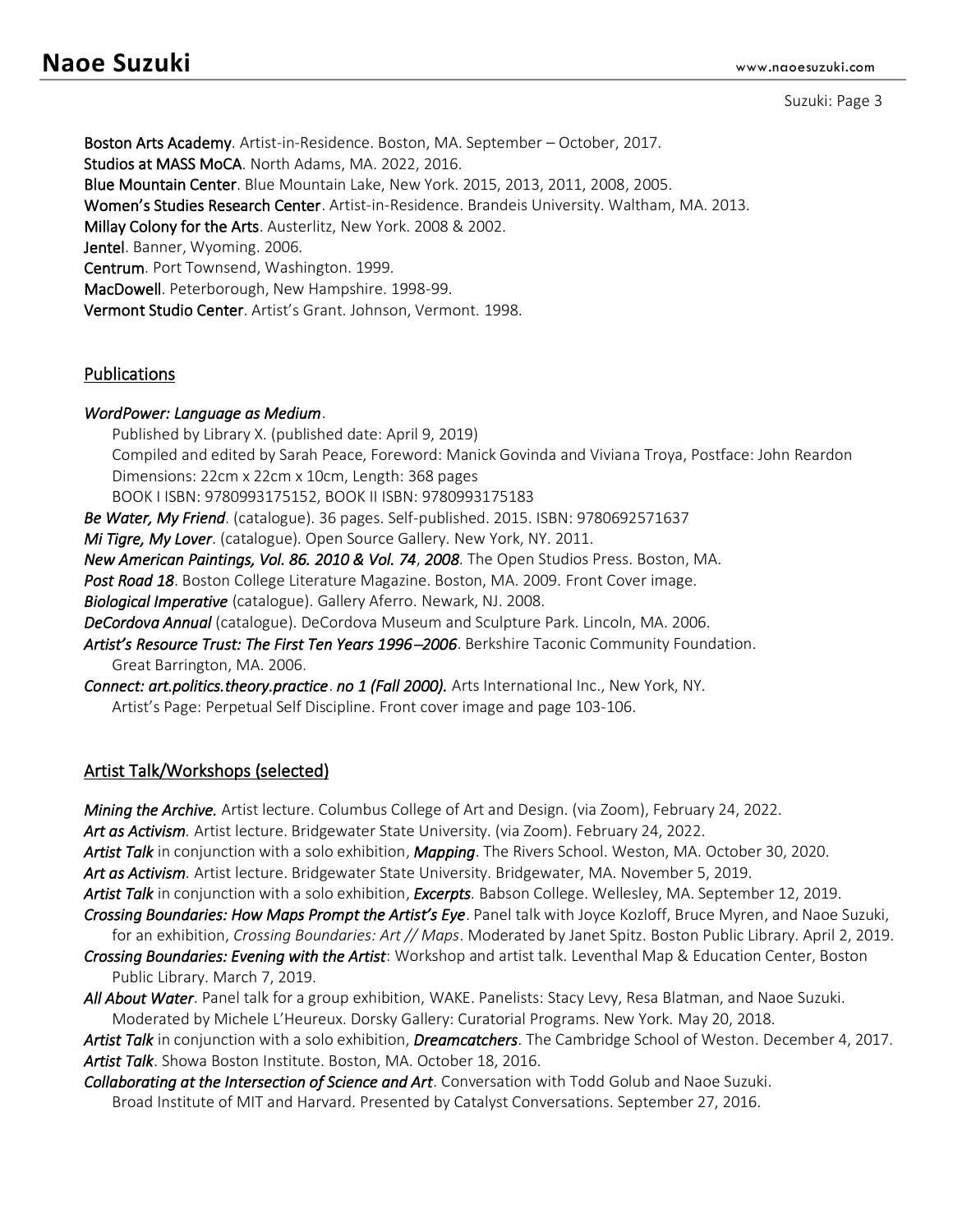*Artist Talk* in conjunction with a solo exhibition, *In Solidarity*. University of Massachusetts Lowell. Lowell, MA. October 29, 2015.

*Artist Talk* in conjunction with a solo exhibition, *BLUE*. Women's Studies Research Center. Brandeis University. Waltham, MA. February 13, 2012.

# Bibliography (Reviews & articles)

Mark Feeney. *At the BPL, the art of getting from here to there*. Boston Globe. October 21, 2018. Victoria Zunitch. *Artists probe the state, and fate, of water*. Queens Chronicle. May 17, 2018. Taryn Plump. *Water, Water Everywhere? Naoe Suzuki's Thirst for Awareness*. artscope magazine. Nov/Dec. 2015. Jacob Boucher. *New University Gallery Exhibit Focuses on Environmental Issues*. The Connector. November 3, 2015. Debra Filcman. *Exhibit inspired by water crisis around the world*. Brandeis NOW. January 6, 2012. Aziz Sohail. *Suzuki's show opens spring art season*. The Justice. Brandeis University. January 16, 2012. Brian Goslow. Capsule Previews. Artscope. January/February, 2012. Kelly Bennett. Interview: *Naoe Suzuki's Drawings Gone Wild*. ArtSake. September, 2010. Kelly Bennett. *Nano-interview with Naoe Suzuki*. ArtSake. February, 2009. Cate McQuaid. *Subjective Reality- Surreal and flummoxing*. Boston Globe. February 22, 2007. Meredith Fife Day. *DeCordova Annual*. Art New England. October/November, 2006. Alexander Stevens. *Local Color at DeCordova*. Tab. July 12, 2006. Leon Nigrosh. *The 2006 DeCordova Annual Exhibition*. Art scope. July & August, 2006. Vol 1, Number 3. Chris Bergeron. *Expect the Unexpected*. Framingham Daily News. May 7, 2006. Cate McQuaid. *Controlled Chaos*. The Boston Globe. May 5, 2006. Christopher Mills. *Good Behavior*. The Boston Phoenix. May 17, 2006. Randi Hopkins. *Talent Shows*. The Boston Phoenix. April 28, 2006. Meredith Fife Day. *Somatech*. Art New England. December/January, 2005. Christine Temin. *Seven solos for seven sculptors*. The Boston Globe. September 12, 2001. David Wildman. *Her mind produces 'miyo-chan' images*. The Boston Globe. March 28, 1999. Hayley Kaufman. *The Girl Next Door*. Stuff Magazine. April Issue. Boston, MA. 1999. Interview.

# Online Articles, Interviews & Video (selected)

Hoffman Fishman, Susan. *[Think About Water on World Water Day](https://artistsandclimatechange.com/2021/03/22/thinking-about-water-on-world-water-day/)* on Artists & Climate Change. March 22, 2021, and [Art Spiel.](https://artspiel.org/thinking-about-water-on-world-water-day/) June 21, 2021. *[Naoe Suzuki: Presentation for the Turning the Wheel Event](https://vimeo.com/434488262) on Vimeo*. June, 2020. *[What Role Does Research Play in Your Art?](https://artsake.massculturalcouncil.org/what-role-does-research-play-in-your-art-2/)* ArtSake. Blog for Massachusetts Cultural Council. December 15, 2020.

*[Visiting Artist Naoe Suzuki Shares Work, Ideas with Students.](https://www.rivers.org/news-detail?pk=1141061)* The Rivers School. November 10, 2020.

*[Stories retold: From magic spells to Ebola virus](https://commons.bluemountaincenter.org/stories-retold-from-magic-spells-to-ebola-virus/)*. BMC Commons: A Gathering of Stories & Culture. 2017.

*At the BPL, the [art of getting from here to there](https://www.bostonglobe.com/arts/art/2018/10/18/bpl-art-getting-from-here-there/Aoif3FY5VwsbuDWuT6s7bN/story.html)*. Boston Globe. October 18, 2018.

*[Naoe Suzuki: Artist in Residence, Broad Institute](https://www.youtube.com/watch?v=PvvP8ThTsQI&t=1s)* on YouTube. March 3, 2017.